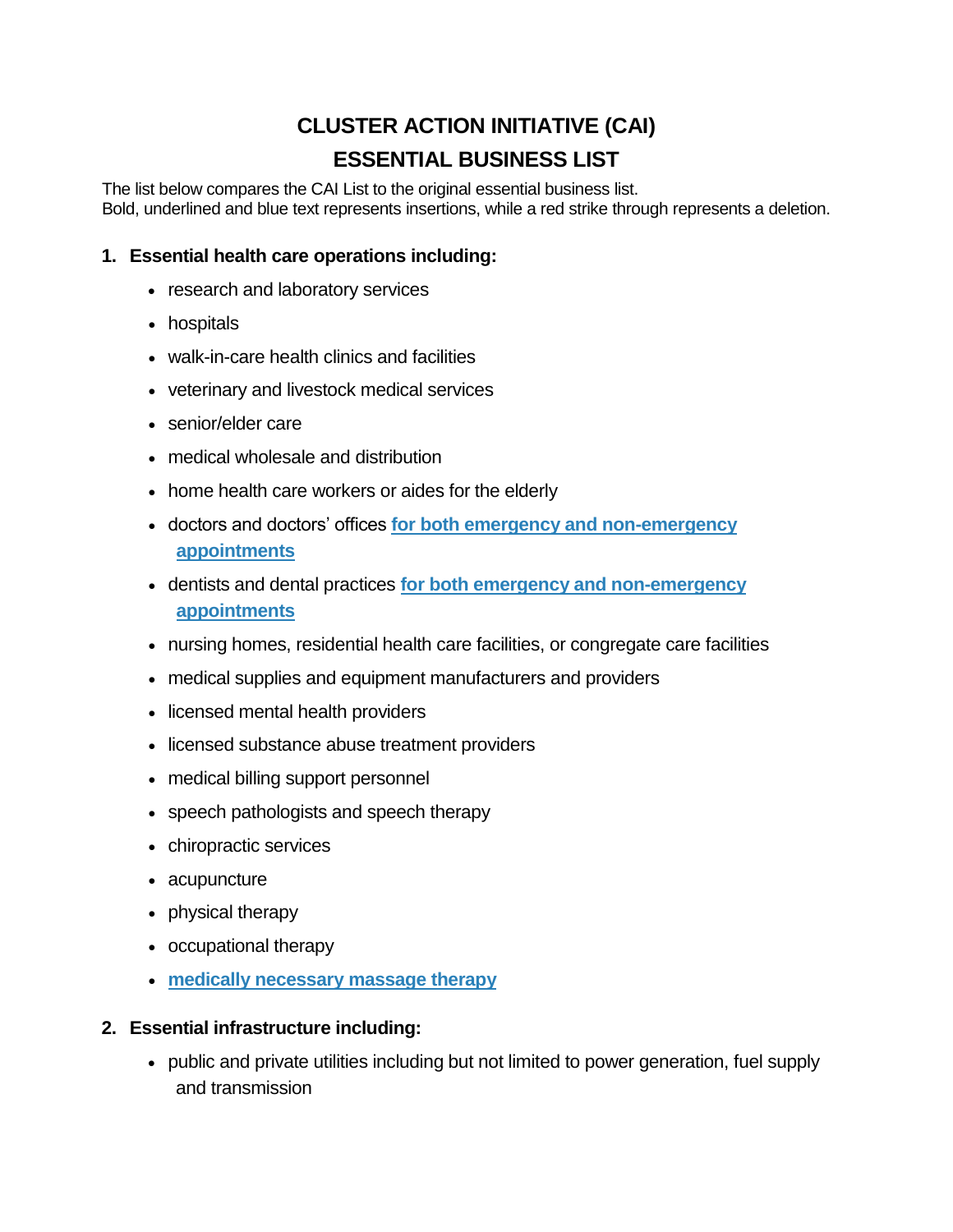- public water and wastewater
- telecommunications and data centers
- airlines/airports
- commercial shipping vessels/ports and seaports
- **public and private** transportation infrastructure such as bus, rail, for-hire vehicles, garages
- hotels, and other places of accommodation, including campgrounds.
	- $\circ$  Campgrounds must take precautions to ensure campers maintain appropriate social distancing and adhere to proper cleaning and disinfecting protocols, including but not limited to maintaining six feet of distance between campers, unless wearing an acceptable face covering, excluding persons from the same household who are camping together.

## **3. Essential manufacturing including:**

- food processing, manufacturing agents including all foods and beverages
- chemicals
- medical equipment/instruments
- pharmaceuticals
- sanitary products including personal care products regulated by the Food and Drug Administration (FDA)
- telecommunications
- microelectronics/semi-conductor
- food-producing agriculture/farms
- household paper products
- defense industry and the transportation infrastructure
- automobiles
- any parts or components necessary for essential products that are referenced within this guidance

#### **4. Essential retail including:**

- grocery stores including all food and beverage stores
- pharmacies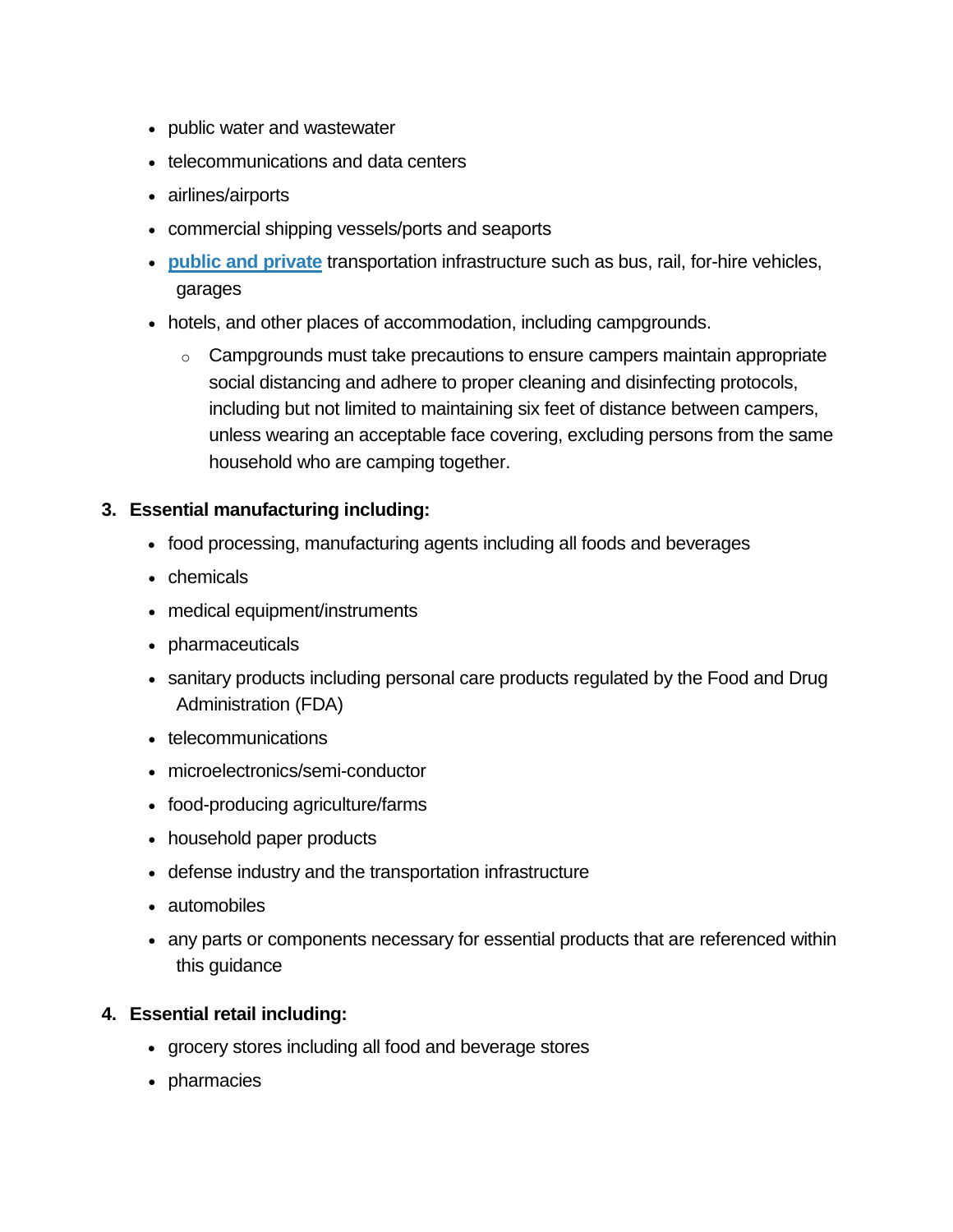- convenience stores
- farmer's markets
- gas stations
- restaurants/bars (but only for take-out/delivery)
- hardware, appliance and building material stores
- pet food
- telecommunications to service existing customers and accounts
- in regions that are not yet within the first phase of the state's regional reopening plan, delivery for orders placed remotely via phone or online at non-essential retail establishments; provided, however, that **all other retail may operate for curbside pick-up or delivery only with no customers allowed within the establishment and** only one employee is physically present at the business location to fulfill orders.

## **5. Essential services including:**

- 2020 Census operations and activities
- trash and recycling collection, processing and disposal
- mail and shipping services
- laundromats and other clothing/fabric cleaning services
- building cleaning and maintenance
- childcare services
- bicycle repair
- auto repair and maintenance
- automotive sales conducted remotely or electronically, with in-person vehicle showing, return and delivery by appointment only
- warehouse/distribution and fulfillment
- funeral homes, crematoriums and cemeteries
- storage for essential businesses
- maintenance for the infrastructure of the facility or to maintain or safeguard materials or products therein
- animal shelters and animal care including dog walking, animal boarding and pet grooming but only to the extent necessary to ensure animal health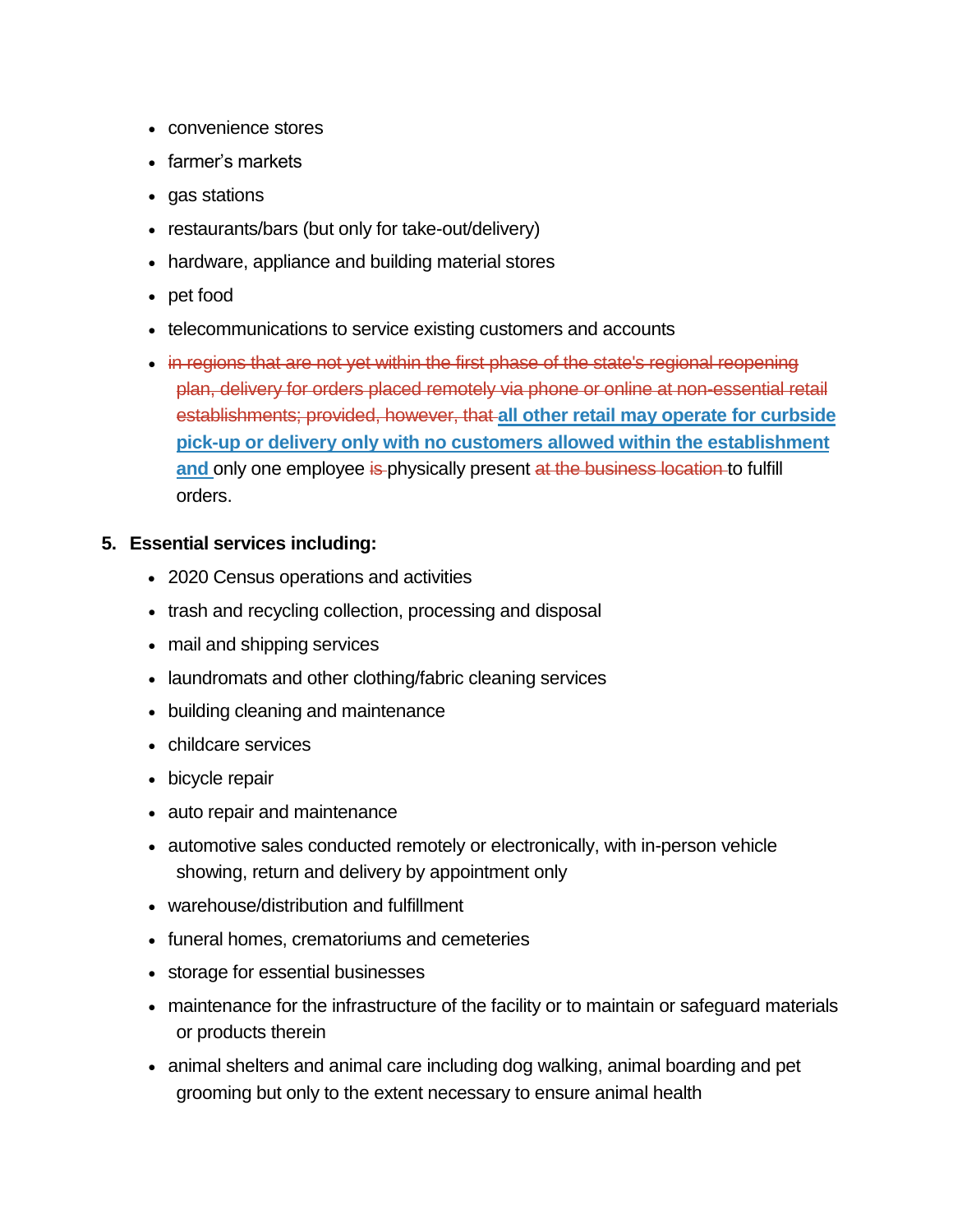- **food and non-food agriculture**
- landscaping, gardening and horticulture
- designing, printing, publishing and signage companies to the extent that they support essential businesses or services
- remote instruction or streaming of classes from public or private schools or health/fitness centers; provided, however, that no in-person congregate classes are permitted

#### **6. News media**

- **7. Financial Institutions Certain office-based work, including financial services and research**
	- banks or lending institution
	- insurance
	- payroll
	- accounting
	- services related to financial markets, except debt collection
	- **higher education research**
	- **other office-based work not specified here may operate remotely**
- **8. Providers of basic necessities to economically disadvantaged populations including:**
	- homeless shelters and congregate care facilities
	- food banks
	- human services providers whose function includes the direct care of patients in state-licensed or funded voluntary programs; the care, protection, custody and oversight of individuals both in the community and in state-licensed residential facilities; those operating community shelters and other critical human services agencies providing direct care or support
- **9. Construction<sup>1</sup>**
	- **Construction projects may continue, but any work that can be done remotely such as office-based work must proceed remotely, to the extent practicable.**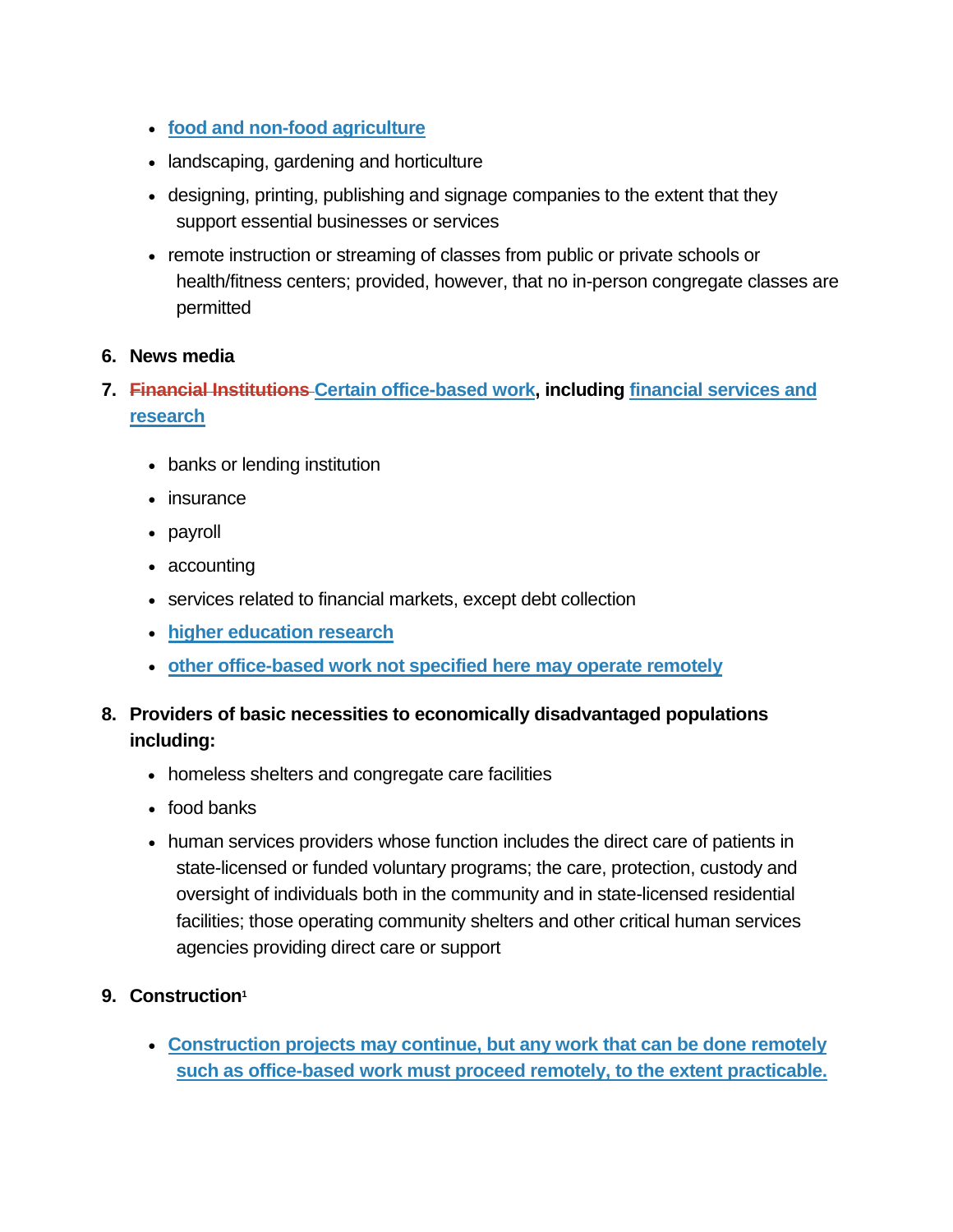**Employees/personnel who are not directly involved in in-person work at the business location/construction site are prohibited**

#### **10.Defense**

 defense and national security-related operations supporting the U.S. government or a contractor to the U.S. government

# **11.Essential services necessary to maintain the safety, sanitation and essential operations of residences or other businesses including:**

- law enforcement, including corrections and community supervision
- fire prevention and response
- building code enforcement
- **security, including** security **personnel for residential and commercial buildings**
- emergency management and response, EMS and 911 dispatch
- building cleaners or janitors
- general and specialized maintenance whether employed by the entity directly or a vendor, including but not limited to heating, ventilation, and air conditioning (HVAC) and pool maintenance
- automotive repair
- cleaning, disinfection, and sanitation services
- occupational safety and health professionals
- residential and commercial moving services

# **12.Vendors that provide essential services or products, including logistics and technology support, childcare and services including but not limited to:**

- logistics
- technology support for online services
- childcare programs and services
- government owned or leased buildings
- essential government services
- any personnel necessary for online or distance learning or classes delivered via remote means